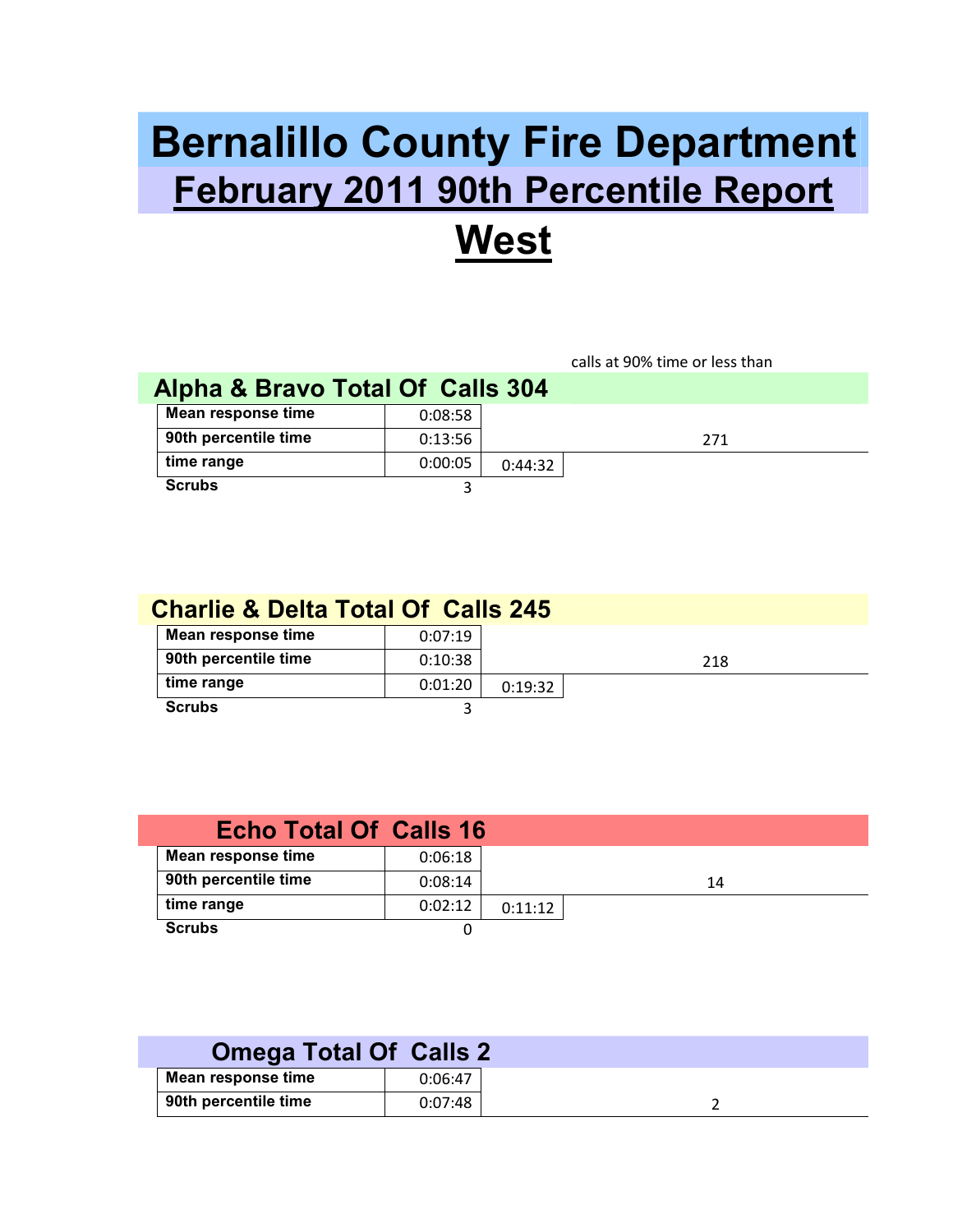| time range    | 0:05:46 | 0:07:48 |
|---------------|---------|---------|
| <b>Scrubs</b> |         |         |

## **Bernalillo County Fire Department February 2011 90th Percentile Report East**

|                                 |         |         | calls at 90% time or less than |
|---------------------------------|---------|---------|--------------------------------|
| Alpha & Bravo Total Of Calls 47 |         |         |                                |
| Mean response time              | 0:12:28 |         |                                |
| 90th percentile time            | 0:19:16 |         | 40                             |
| time range                      | 0:00:00 | 0:45:24 |                                |
| <b>Scrubs</b>                   |         |         |                                |

## **Charlie & Delta Total Of Calls 36**

| Mean response time   | 0:11:16  |         |    |
|----------------------|----------|---------|----|
| 90th percentile time | 0:16:33  |         | 31 |
| time range           | 0:002:43 | 0:22:16 |    |
| <b>Scrubs</b>        |          |         |    |

| <b>Echo Total Of Calls 2</b> |         |         |  |
|------------------------------|---------|---------|--|
| Mean response time           | 0:09:00 |         |  |
| 90th percentile time         | 0:13:06 |         |  |
| time range                   | 0:04:54 | 0:13:06 |  |
| <b>Scrubs</b>                |         |         |  |